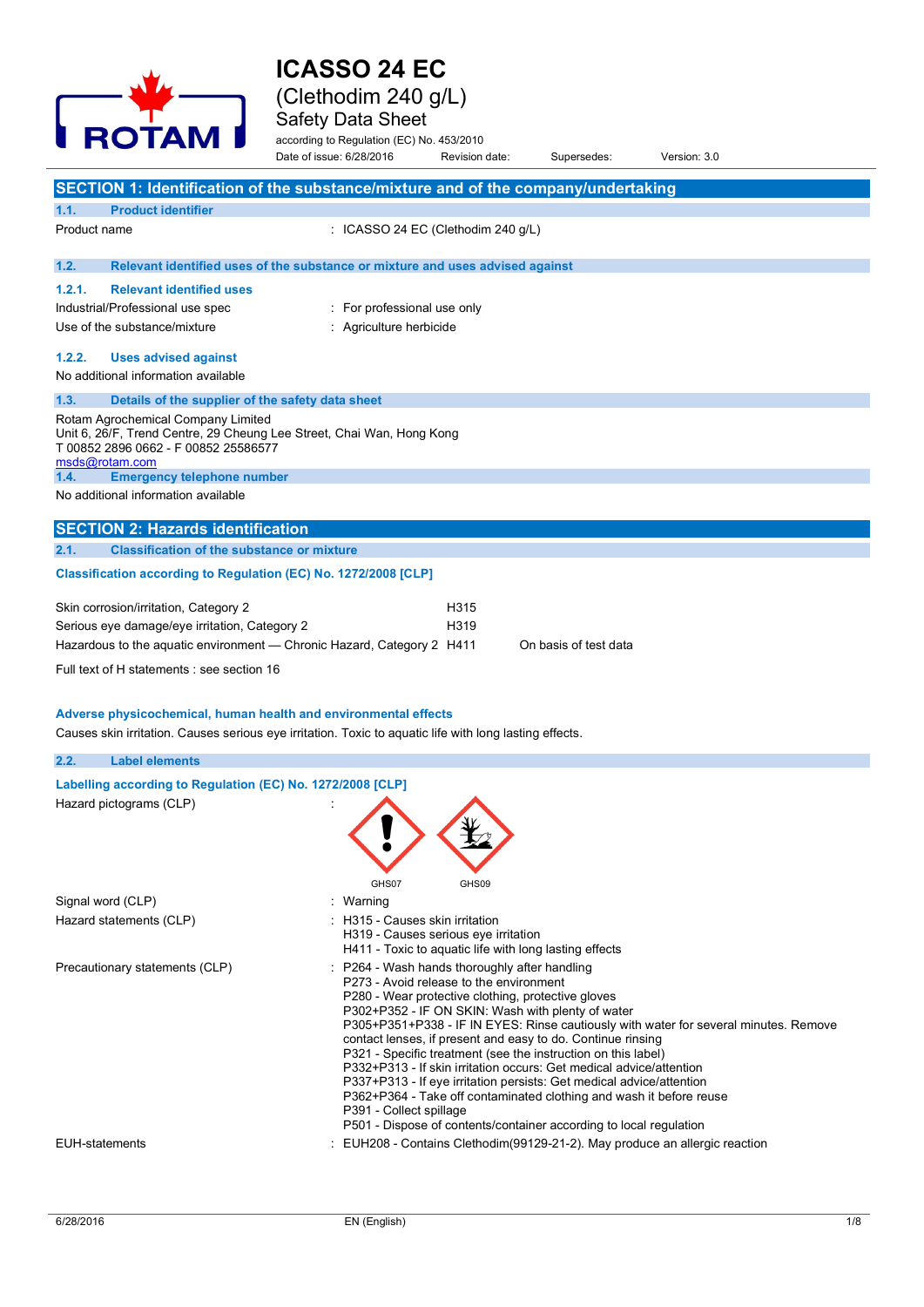### Safety Data Sheet

according to Regulation (EC) No. 453/2010

#### **2.3. Other hazards**

No additional information available

#### **SECTION 3: Composition/information on ingredients**

**3.1. Substance**

### Not applicable

#### **3.2. Mixture**

| <b>Name</b> | <b>Product identifier</b> | g/L | <b>Classification according to</b><br><b>Regulation (EC) No.</b><br>1272/2008 [CLP] |
|-------------|---------------------------|-----|-------------------------------------------------------------------------------------|
| Clethodim   | (CAS No) 99129-21-2       | 240 | Acute Tox. 4 (Oral), H302<br><b>Skin Sens. 1, H317</b><br>Aguatic Chronic 3, H412   |

Full text of H-statements: see section 16

|                         | <b>SECTION 4: First aid measures</b>                                |                                                                                                                                                                                     |  |  |
|-------------------------|---------------------------------------------------------------------|-------------------------------------------------------------------------------------------------------------------------------------------------------------------------------------|--|--|
| 4.1.                    | <b>Description of first aid measures</b>                            |                                                                                                                                                                                     |  |  |
|                         | First-aid measures after inhalation                                 | : Remove person to fresh air and keep comfortable for breathing.                                                                                                                    |  |  |
|                         | First-aid measures after skin contact                               | Wash skin with plenty of water. Take off contaminated clothing. If skin irritation occurs: Get<br>medical advice/attention.                                                         |  |  |
|                         | First-aid measures after eye contact                                | : Rinse cautiously with water for several minutes. Remove contact lenses, if present and easy to<br>do. Continue rinsing. If eye irritation persists: Get medical advice/attention. |  |  |
|                         | First-aid measures after ingestion                                  | Call a poison center or a doctor if you feel unwell.                                                                                                                                |  |  |
| 4.2.                    | Most important symptoms and effects, both acute and delayed         |                                                                                                                                                                                     |  |  |
|                         | Symptoms/injuries after skin contact                                | : Irritation.                                                                                                                                                                       |  |  |
|                         | Symptoms/injuries after eye contact                                 | : Eye irritation.                                                                                                                                                                   |  |  |
| 4.3.                    |                                                                     | Indication of any immediate medical attention and special treatment needed                                                                                                          |  |  |
|                         | Treat symptomatically.                                              |                                                                                                                                                                                     |  |  |
|                         | <b>SECTION 5: Firefighting measures</b>                             |                                                                                                                                                                                     |  |  |
| 5.1.                    | <b>Extinguishing media</b>                                          |                                                                                                                                                                                     |  |  |
|                         | Suitable extinguishing media                                        | : Water spray. Dry powder. Foam. Carbon dioxide.                                                                                                                                    |  |  |
| 5.2.                    | Special hazards arising from the substance or mixture               |                                                                                                                                                                                     |  |  |
| fire                    | Hazardous decomposition products in case of                         | : Toxic fumes may be released.                                                                                                                                                      |  |  |
| 5.3.                    | <b>Advice for firefighters</b>                                      |                                                                                                                                                                                     |  |  |
|                         | Protection during firefighting                                      | : Do not attempt to take action without suitable protective equipment. Self-contained breathing<br>apparatus. Complete protective clothing.                                         |  |  |
|                         | <b>SECTION 6: Accidental release measures</b>                       |                                                                                                                                                                                     |  |  |
| 6.1.                    | Personal precautions, protective equipment and emergency procedures |                                                                                                                                                                                     |  |  |
| 6.1.1.                  | For non-emergency personnel                                         |                                                                                                                                                                                     |  |  |
|                         | Emergency procedures                                                | : Ventilate spillage area. Avoid contact with skin and eyes.                                                                                                                        |  |  |
| 6.1.2.                  | For emergency responders                                            |                                                                                                                                                                                     |  |  |
|                         | Protective equipment                                                | Do not attempt to take action without suitable protective equipment. For further information<br>refer to section 8: "Exposure controls/personal protection".                        |  |  |
| 6.2.                    | <b>Environmental precautions</b>                                    |                                                                                                                                                                                     |  |  |
|                         | Avoid release to the environment.                                   |                                                                                                                                                                                     |  |  |
| 6.3.                    | Methods and material for containment and cleaning up                |                                                                                                                                                                                     |  |  |
| For containment         |                                                                     | Collect spillage.                                                                                                                                                                   |  |  |
| Methods for cleaning up |                                                                     | : Take up liquid spill into absorbent material.                                                                                                                                     |  |  |
| Other information       |                                                                     | Dispose of materials or solid residues at an authorized site.                                                                                                                       |  |  |
| 6.4.                    | <b>Reference to other sections</b>                                  |                                                                                                                                                                                     |  |  |
|                         | Ear further information refer to eastion 12                         |                                                                                                                                                                                     |  |  |

For further information refer to section 13.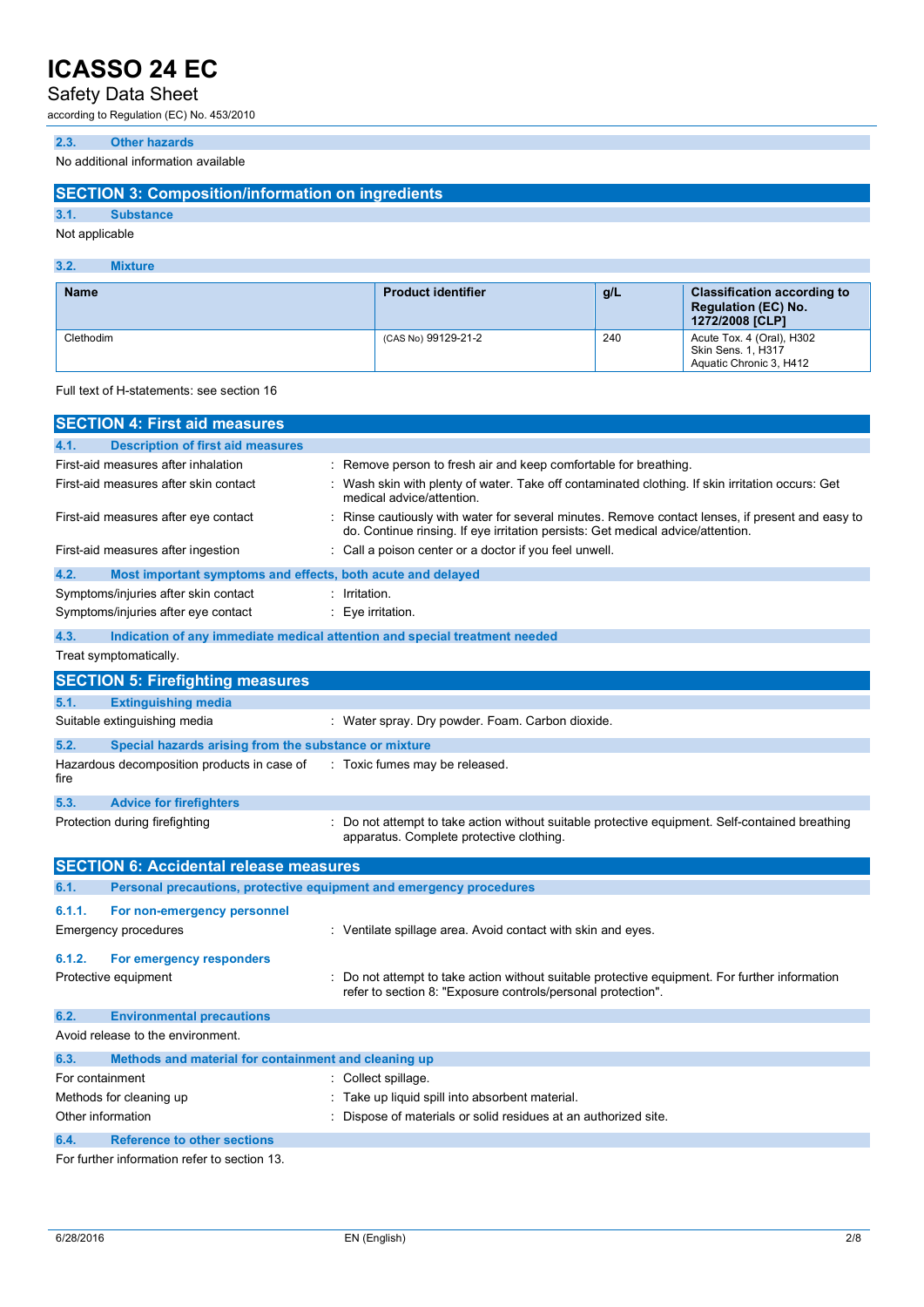### Safety Data Sheet

according to Regulation (EC) No. 453/2010

| <b>SECTION 7: Handling and storage</b>                               |                                                                                                                                                 |  |
|----------------------------------------------------------------------|-------------------------------------------------------------------------------------------------------------------------------------------------|--|
| <b>Precautions for safe handling</b><br>7.1.                         |                                                                                                                                                 |  |
| Precautions for safe handling                                        | : Ensure good ventilation of the work station. Avoid contact with skin and eyes. Wear personal<br>protective equipment.                         |  |
| Hygiene measures                                                     | : Wash contaminated clothing before reuse. Do not eat, drink or smoke when using this product.<br>Always wash hands after handling the product. |  |
| 7.2.<br>Conditions for safe storage, including any incompatibilities |                                                                                                                                                 |  |
| Storage conditions                                                   | : Store in a well-ventilated place. Keep cool.                                                                                                  |  |
| 7.3.<br>Specific end use(s)                                          |                                                                                                                                                 |  |
| No additional information available                                  |                                                                                                                                                 |  |
| <b>SECTION 8: Exposure controls/personal protection</b>              |                                                                                                                                                 |  |
| 8.1.<br><b>Control parameters</b>                                    |                                                                                                                                                 |  |
| No additional information available                                  |                                                                                                                                                 |  |
| 8.2.<br><b>Exposure controls</b>                                     |                                                                                                                                                 |  |
| Appropriate engineering controls                                     | : Ensure good ventilation of the work station.                                                                                                  |  |
| Hand protection                                                      | : Protective gloves                                                                                                                             |  |
| Eye protection                                                       | : Safety glasses                                                                                                                                |  |
| Skin and body protection                                             | : Wear suitable protective clothing                                                                                                             |  |
| Respiratory protection                                               | : In case of insufficient ventilation, wear suitable respiratory equipment                                                                      |  |
| Environmental exposure controls                                      | : Avoid release to the environment.                                                                                                             |  |
| <b>SECTION 9: Physical and chemical properties</b>                   |                                                                                                                                                 |  |

| 9.1.           | Information on basic physical and chemical properties |  |
|----------------|-------------------------------------------------------|--|
| Dhuqiool ototo | امنسمنا                                               |  |

| J. I.<br><u>monifation on basic priysical and chemical properties</u> |                        |
|-----------------------------------------------------------------------|------------------------|
| Physical state                                                        | : Liquid               |
| Appearance                                                            | : Yellow.              |
| Odour                                                                 | No data available      |
| Odour threshold                                                       | No data available      |
| рH                                                                    | No data available      |
| Relative evaporation rate (butylacetate=1)                            | No data available      |
| Melting point                                                         | Not applicable         |
| Freezing point                                                        | No data available      |
| Boiling point                                                         | No data available      |
| Flash point                                                           | >60 °C<br>÷.           |
| Auto-ignition temperature                                             | No data available      |
| Decomposition temperature                                             | No data available      |
| Flammability (solid, gas)                                             | Not applicable         |
| Vapour pressure                                                       | No data available      |
| Relative vapour density at 20 °C                                      | No data available      |
| Relative density                                                      | : 0.95                 |
| Solubility                                                            | No data available<br>٠ |
| Log Pow                                                               | No data available      |
| Viscosity, kinematic                                                  | No data available      |
| Viscosity, dynamic                                                    | No data available      |
| Explosive properties                                                  | No data available      |
| Oxidising properties                                                  | No data available      |
| <b>Explosive limits</b>                                               | No data available      |
| 9.2.<br><b>Other information</b>                                      |                        |

No additional information available

#### **SECTION 10: Stability and reactivity**

#### **10.1. Reactivity**

The product is non-reactive under normal conditions of use, storage and transport.

#### **10.2. Chemical stability**

Stable under normal conditions.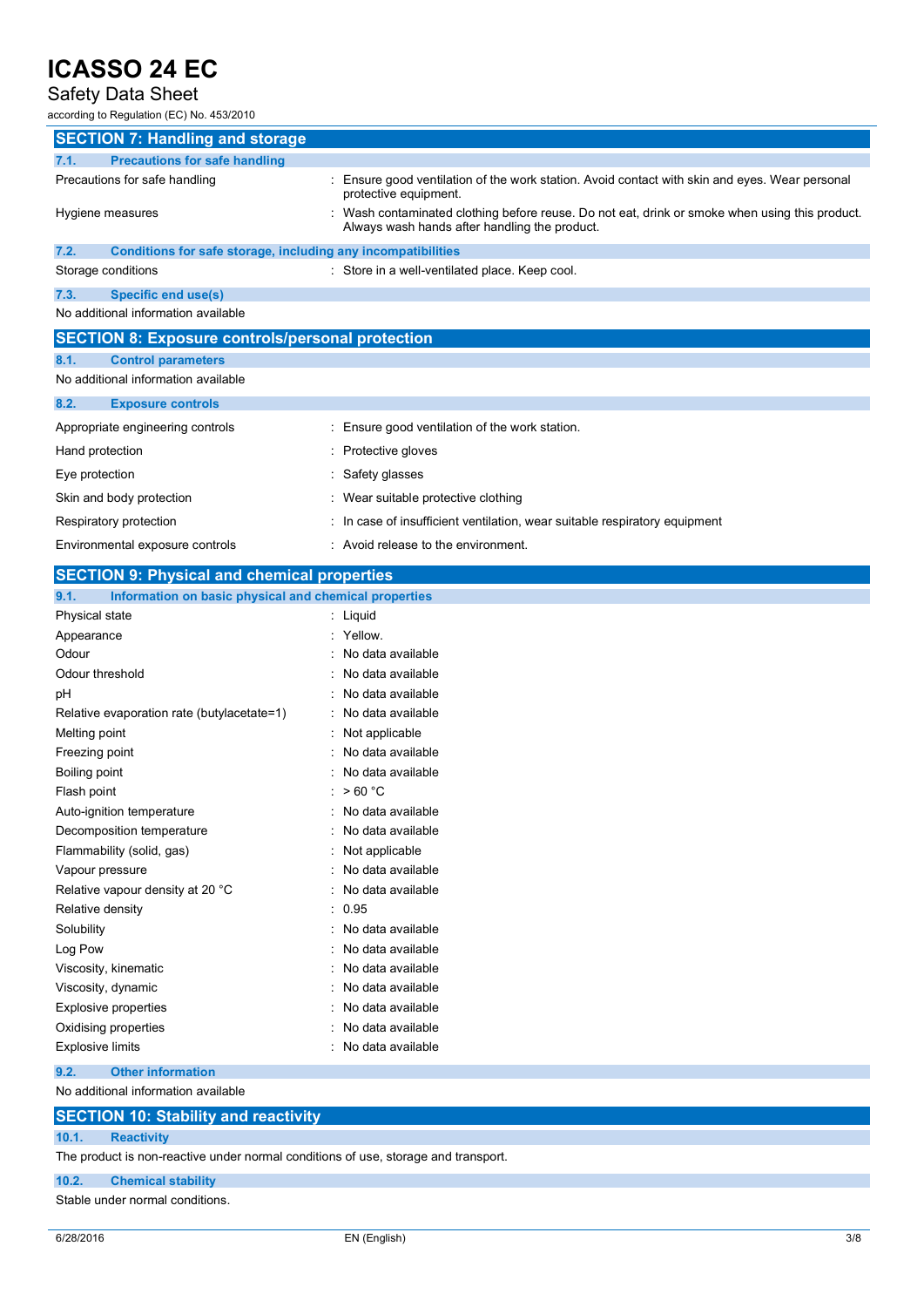### Safety Data Sheet

according to Regulation (EC) No. 453/2010

| 10.3.                                                                   | <b>Possibility of hazardous reactions</b>                    |  |  |  |
|-------------------------------------------------------------------------|--------------------------------------------------------------|--|--|--|
|                                                                         | No dangerous reactions known under normal conditions of use. |  |  |  |
| 10.4.                                                                   | <b>Conditions to avoid</b>                                   |  |  |  |
| None under recommended storage and handling conditions (see section 7). |                                                              |  |  |  |
| 10.5.                                                                   | <b>Incompatible materials</b>                                |  |  |  |
| No additional information available                                     |                                                              |  |  |  |
| 10.6.                                                                   | <b>Hazardous decomposition products</b>                      |  |  |  |

Under normal conditions of storage and use, hazardous decomposition products should not be produced.

| <b>SECTION 11: Toxicological information</b>          |                                  |  |  |
|-------------------------------------------------------|----------------------------------|--|--|
| Information on toxicological effects<br>11.1.         |                                  |  |  |
| Acute toxicity                                        | : Not classified                 |  |  |
| ICASSO 24 EC (Clethodim 240 g/L)                      |                                  |  |  |
| LD50 oral rat                                         | > 2000 mg/kg (Harlan data)       |  |  |
| LD50 dermal rat                                       | > 2000 mg/kg (Harlan data)       |  |  |
| LC50 inhalation rat (Dust/Mist - mg/l/4h)             | > 5.3 mg/l/4h (Harlan data)      |  |  |
| Skin corrosion/irritation                             | : Causes skin irritation.        |  |  |
| Serious eye damage/irritation                         | : Causes serious eye irritation. |  |  |
| Respiratory or skin sensitisation                     | : Not classified.                |  |  |
| Germ cell mutagenicity                                | : Not classified                 |  |  |
| Carcinogenicity                                       | : Not classified                 |  |  |
| Reproductive toxicity                                 | : Not classified                 |  |  |
| Specific target organ toxicity (single exposure)      | : Not classified                 |  |  |
| Specific target organ toxicity (repeated<br>exposure) | : Not classified                 |  |  |
| Aspiration hazard                                     | Not classified                   |  |  |

| <b>SECTION 12: Ecological information</b> |                                                    |  |  |  |
|-------------------------------------------|----------------------------------------------------|--|--|--|
| 12.1.<br><b>Toxicity</b>                  |                                                    |  |  |  |
| Ecology - general                         | : Toxic to aquatic life with long lasting effects. |  |  |  |
| ICASSO 24 EC (Clethodim 240 g/L)          |                                                    |  |  |  |
| LC50 fish 1                               | 1.8 mg/l (96h, Harlan data)                        |  |  |  |
| EC50 Daphnia 1                            | 4.1 mg/l (48h, Harlan data)                        |  |  |  |
| ErC50 (algae)                             | 18 mg/l (72h, Harlan data)                         |  |  |  |

#### **12.2. Persistence and degradability**

| Clethodim (99129-21-2)                                                                                                      |                     |  |  |
|-----------------------------------------------------------------------------------------------------------------------------|---------------------|--|--|
| Persistence and degradability<br>May cause long-term adverse effects in the environment.                                    |                     |  |  |
| <b>Bioaccumulative potential</b><br>12.3.                                                                                   |                     |  |  |
| Clethodim (99129-21-2)                                                                                                      |                     |  |  |
| Log Pow                                                                                                                     | 4.2 (ECHA proposal) |  |  |
| Bioaccumulative potential                                                                                                   | Not established.    |  |  |
| 12.4.<br><b>Mobility in soil</b>                                                                                            |                     |  |  |
| No additional information available                                                                                         |                     |  |  |
| <b>Results of PBT and vPvB assessment</b><br>12.5.                                                                          |                     |  |  |
| No additional information available                                                                                         |                     |  |  |
| <b>Other adverse effects</b><br>12.6.                                                                                       |                     |  |  |
| No additional information available                                                                                         |                     |  |  |
| <b>SECTION 13: Disposal considerations</b>                                                                                  |                     |  |  |
| <b>Waste treatment methods</b><br>13.1.                                                                                     |                     |  |  |
| Dispose of contents/container in accordance with licensed collector's sorting instructions.<br>Waste treatment methods<br>÷ |                     |  |  |

|  |  | <b>SECTION 14: Transport information</b> |  |
|--|--|------------------------------------------|--|
|  |  |                                          |  |

In accordance with ADR / RID / IMDG / IATA / ADN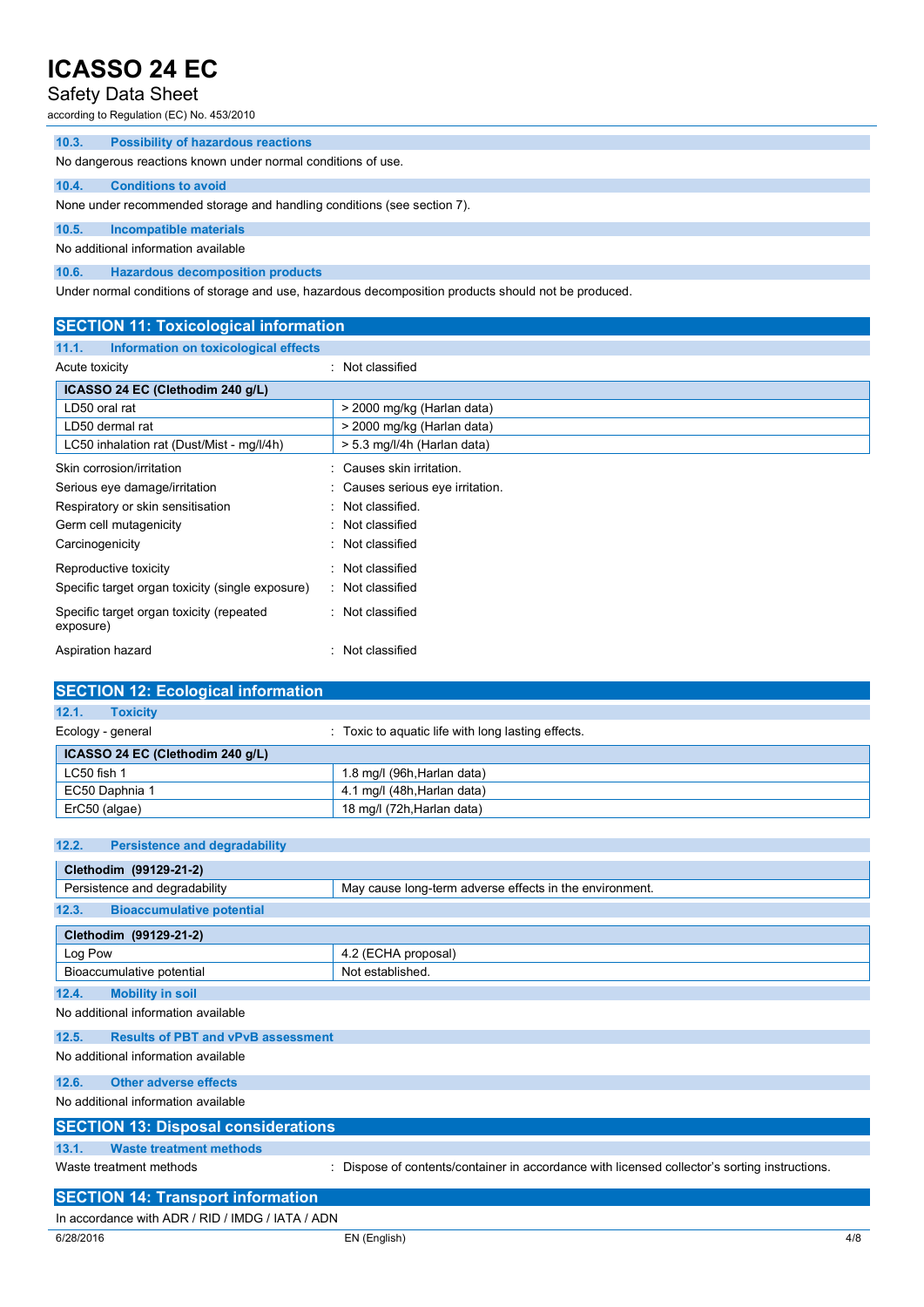### Safety Data Sheet

according to Regulation (EC) No. 453/2010

| <b>UN number</b><br>14.1.                  |                                                       |
|--------------------------------------------|-------------------------------------------------------|
| UN-No. (ADR)                               | : 3082                                                |
| UN-No. (IMDG)                              | : 3082                                                |
| UN-No. (IATA)                              | : 3082                                                |
| UN-No. (ADN)                               | : 3082                                                |
| UN-No. (RID)                               | : 3082                                                |
| 14.2.<br>UN proper shipping name           |                                                       |
| Proper Shipping Name (ADR)                 | : ENVIRONMENTALLY HAZARDOUS SUBSTANCE, LIQUID, N.O.S. |
| Proper Shipping Name (IMDG)                | : ENVIRONMENTALLY HAZARDOUS SUBSTANCE, LIQUID, N.O.S. |
| Proper Shipping Name (IATA)                | : ENVIRONMENTALLY HAZARDOUS SUBSTANCE, LIQUID, N.O.S. |
| Proper Shipping Name (ADN)                 | : ENVIRONMENTALLY HAZARDOUS SUBSTANCE, LIQUID, N.O.S. |
| Proper Shipping Name (RID)                 | : ENVIRONMENTALLY HAZARDOUS SUBSTANCE, LIQUID, N.O.S. |
| 14.3.<br><b>Transport hazard class(es)</b> |                                                       |
| <b>ADR</b>                                 |                                                       |
| Transport hazard class(es) (ADR)           | $\therefore$ 9                                        |
| Danger labels (ADR)                        | :9                                                    |
|                                            |                                                       |
|                                            |                                                       |



Transport hazard class(es) (IMDG) : 9 Danger labels (IMDG) **in the set of the set of the set of the set of the set of the set of the set of the set o** 



#### **IATA** Transport hazard class(es) (IATA) : 9 Hazard labels (IATA)  $\qquad \qquad$  : 9

#### **ADN**

Transport hazard class(es) (ADN) : 9<br>Danger labels (ADN) : 9 Danger labels (ADN)

#### **RID**

Transport hazard class(es) (RID) : 9 Danger labels (RID) 30 and 20 and 20 and 20 and 20 and 20 and 20 and 20 and 20 and 20 and 20 and 20 and 20 and 20 and 20 and 20 and 20 and 20 and 20 and 20 and 20 and 20 and 20 and 20 and 20 and 20 and 20 and 20 and 20 and



: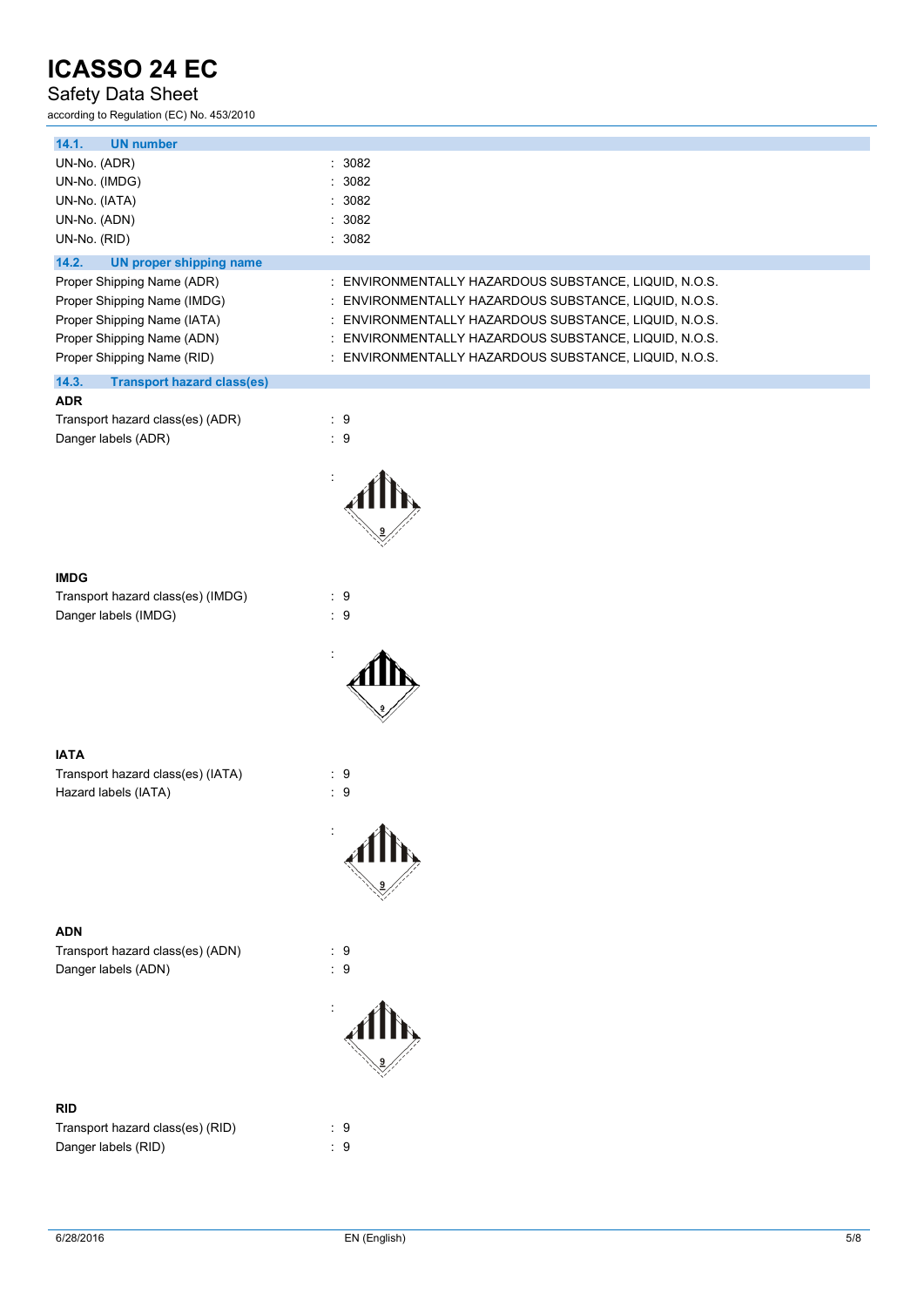### Safety Data Sheet

according to Regulation (EC) No. 453/2010



| 14.4.<br><b>Packing group</b>         |                                          |
|---------------------------------------|------------------------------------------|
| Packing group (ADR)                   | $\pm$ 111                                |
| Packing group (IMDG)                  | $\pm$ 111                                |
| Packing group (IATA)                  | $\pm$ 111                                |
| Packing group (ADN)                   | $\pm$ 111                                |
| Packing group (RID)                   | $\pm$ 111                                |
| <b>Environmental hazards</b><br>14.5. |                                          |
| Dangerous for the environment         | : Yes                                    |
| Marine pollutant                      | $\bullet$<br>×.<br>Yes                   |
| Other information                     | : No supplementary information available |

#### $14.6.$ **14.6. Special precautions for user**

#### **- Overland transport**

| Classification code (ADR)                                                  | M6                      |
|----------------------------------------------------------------------------|-------------------------|
| Special provisions (ADR)                                                   | 274, 335, 601, 375      |
| Limited quantities (ADR)                                                   | 51                      |
| Excepted quantities (ADR)                                                  | E1                      |
| Packing instructions (ADR)                                                 | P001, IBC03, LP01, R001 |
| Special packing provisions (ADR)                                           | PP <sub>1</sub>         |
| Mixed packing provisions (ADR)                                             | MP19                    |
| Portable tank and bulk container instructions<br>(ADR)                     | T <sub>4</sub>          |
| Portable tank and bulk container special<br>provisions (ADR)               | <b>TP1, TP29</b>        |
| Tank code (ADR)                                                            | LGBV                    |
| Vehicle for tank carriage                                                  | AT                      |
| Transport category (ADR)                                                   | 3                       |
| Special provisions for carriage - Packages<br>(ADR)                        | V <sub>12</sub>         |
| Special provisions for carriage - Loading,<br>unloading and handling (ADR) | <b>CV13</b>             |
| Hazard identification number (Kemler No.)                                  | 90<br>$\ddot{\cdot}$    |
| Orange plates                                                              | 90<br>3082              |
| Tunnel restriction code (ADR)                                              | E                       |
| EAC code                                                                   | : •3Z                   |
| - Transport by sea                                                         |                         |
| Special provisions (IMDG)                                                  | 274, 335, 969<br>t      |
| Limited quantities (IMDG)                                                  | 5L                      |
| Excepted quantities (IMDG)                                                 | E1                      |
| Packing instructions (IMDG)                                                | P001, LP01              |
| Special packing provisions (IMDG)                                          | PP <sub>1</sub>         |
| IBC packing instructions (IMDG)                                            | IBC03                   |
| Tank instructions (IMDG)                                                   | T4                      |
| Tank special provisions (IMDG)                                             | <b>TP2, TP29</b>        |
| EmS-No. (Fire)                                                             | F-A                     |

EmS-No. (Spillage) in the set of the S-F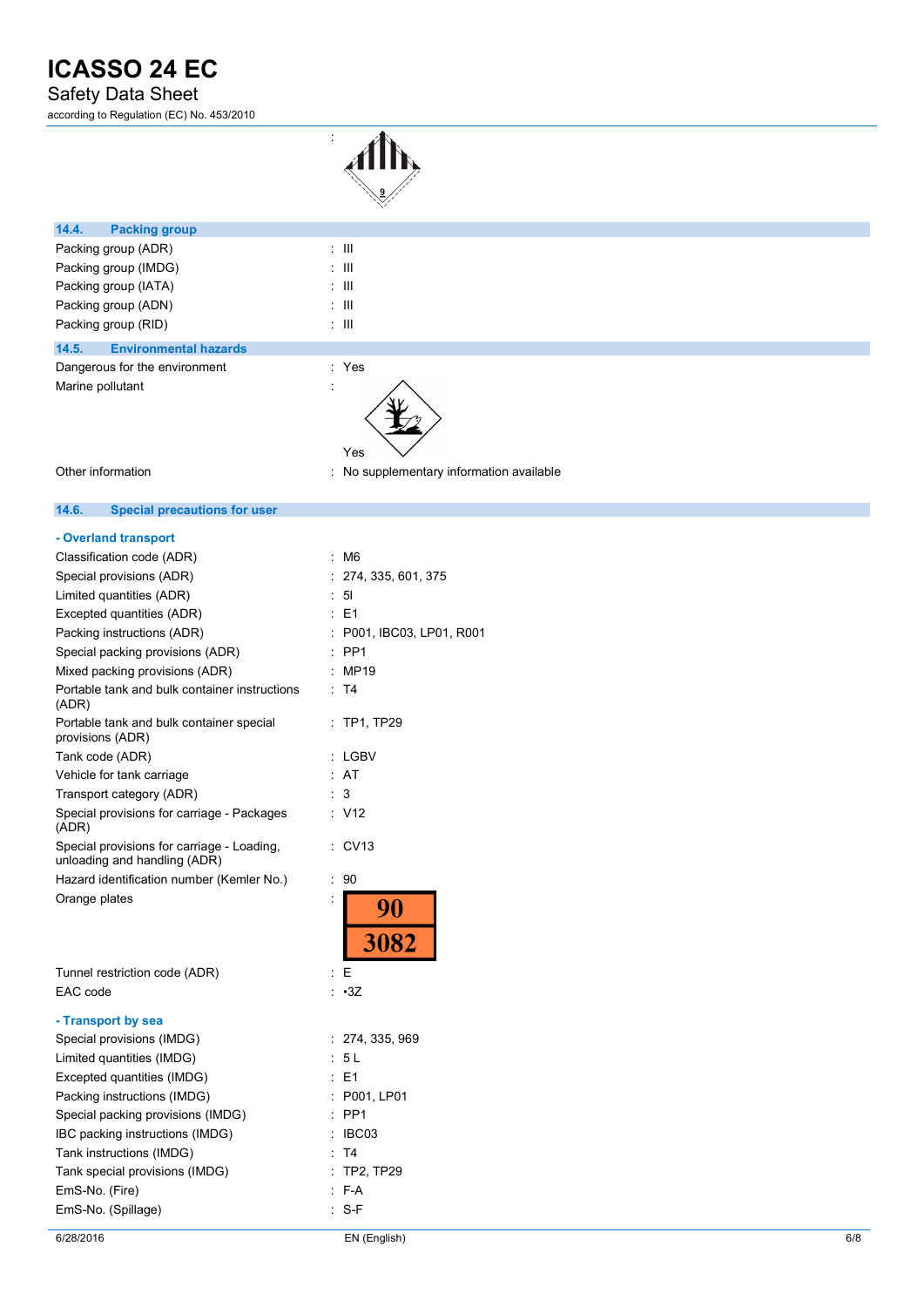# Safety Data Sheet

according to Regulation (EC) No. 453/2010

| ccording to Regulation (EC) No. 453/2010                                   |                           |
|----------------------------------------------------------------------------|---------------------------|
| Stowage category (IMDG)                                                    | : A                       |
| - Air transport                                                            |                           |
| PCA Excepted quantities (IATA)                                             | $\therefore$ E1           |
| PCA Limited quantities (IATA)                                              | : Y964                    |
| PCA limited quantity max net quantity (IATA)                               | : 30kgG                   |
| PCA packing instructions (IATA)                                            | : 964                     |
| PCA max net quantity (IATA)                                                | : 450L                    |
| CAO packing instructions (IATA)                                            | : 964                     |
| CAO max net quantity (IATA)                                                | : 450L                    |
| Special provisions (IATA)                                                  | $:$ A97, A158, A197       |
| ERG code (IATA)                                                            | : 9L                      |
| - Inland waterway transport                                                |                           |
| Classification code (ADN)                                                  | : M6                      |
| Special provisions (ADN)                                                   | : 274, 335, 375, 601      |
| Limited quantities (ADN)                                                   | : 5L                      |
| Excepted quantities (ADN)                                                  | $\therefore$ E1           |
| Carriage permitted (ADN)                                                   | $\cdot$ T                 |
| Equipment required (ADN)                                                   | $\therefore$ PP           |
| Number of blue cones/lights (ADN)                                          | $\therefore$ 0            |
| - Rail transport                                                           |                           |
| Classification code (RID)                                                  | : M6                      |
| Special provisions (RID)                                                   | : 274, 335, 375, 601      |
| Limited quantities (RID)                                                   | : 5L                      |
| Excepted quantities (RID)                                                  | $\therefore$ E1           |
| Packing instructions (RID)                                                 | : P001, IBC03, LP01, R001 |
| Special packing provisions (RID)                                           | : PP1                     |
| Mixed packing provisions (RID)                                             | : MP19                    |
| Portable tank and bulk container instructions<br>(RID)                     | : T4                      |
| Portable tank and bulk container special<br>provisions (RID)               | $:$ TP1, TP29             |
| Tank codes for RID tanks (RID)                                             | : LGBV                    |
| Transport category (RID)                                                   | : 3                       |
| Special provisions for carriage - Packages<br>(RID)                        | $\therefore$ W12          |
| Special provisions for carriage - Loading,<br>unloading and handling (RID) | : CW13, CW31              |
| Colis express (express parcels) (RID)                                      | : CE8                     |
| Hazard identification number (RID)                                         | : 90                      |

**14.7. Transport in bulk according to Annex II of MARPOL and the IBC Code**

#### Not applicable

## **SECTION 15: Regulatory information**

**15.1. Safety, health and environmental regulations/legislation specific for the substance or mixture**

#### **15.1.1. EU-Regulations**

Contains no substances with Annex XVII restrictions Contains no substance on the REACH candidate list Contains no REACH Annex XIV substances

#### **15.1.2. National regulations**

#### **Germany**

| VwVwS Annex reference                                                          | : Water hazard class (WGK) 3, severe hazard to waters (Classification according to $VwVwS$ ,<br>Annex 4) |
|--------------------------------------------------------------------------------|----------------------------------------------------------------------------------------------------------|
| 12th Ordinance Implementing the Federal<br>Immission Control Act - 12. BlmSchV | : Is not subject of the 12. BlmSchV (Hazardous Incident Ordinance)                                       |

**Netherlands**